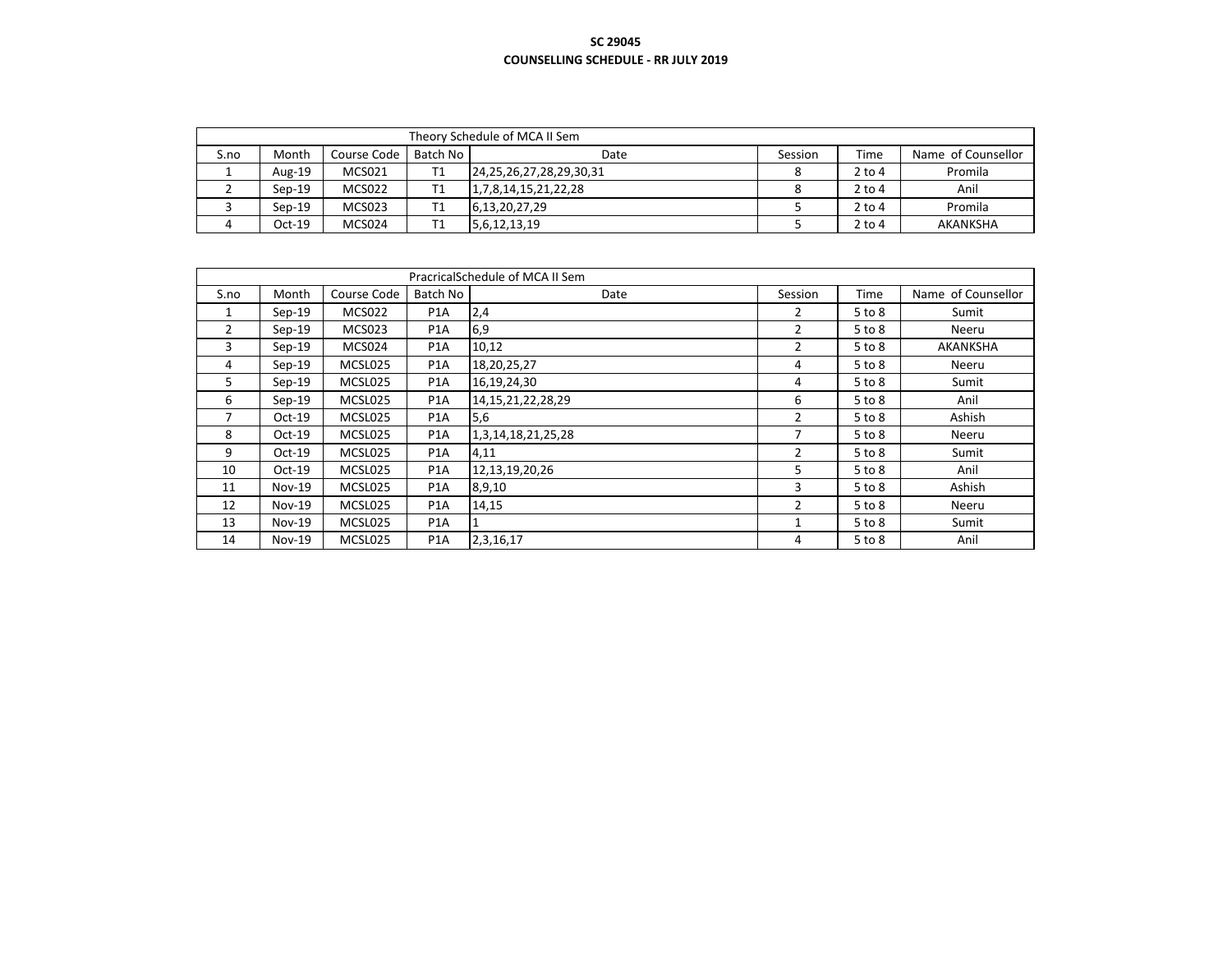|      | Theory Schedule of MCA III Sem |               |                |                                |         |         |                    |  |  |  |  |
|------|--------------------------------|---------------|----------------|--------------------------------|---------|---------|--------------------|--|--|--|--|
| S.no | Month                          | Course Code   | Batch No       | Date                           | Session | Time    | Name of Counsellor |  |  |  |  |
|      | Aug-19                         | MCS031        | T1             | 24, 25, 26, 27, 28, 29, 30, 31 | 8       | 11 to 1 | Nidhi              |  |  |  |  |
|      | $Sen-19$                       | MCS032        | T <sub>1</sub> | 1,7,8,14,15                    |         | 11 to 1 | Dimple             |  |  |  |  |
|      | $Sen-19$                       | MCS033        | T1             | 21,22,28                       |         | 11 to 1 | Shalini            |  |  |  |  |
| Δ    | $Sen-19$                       | MCS034        | T1             | 29                             |         | 11 to 1 | Sumit              |  |  |  |  |
|      | $Oct-19$                       | MCS034        | T1             | 5,6,12,13                      | 4       | 11 to 1 | Sumit              |  |  |  |  |
|      | $Oct-19$                       | <b>MCS035</b> | T1             | 17,18,19,20,24,25,26,31        | 8       | 11 to 1 | Pooja              |  |  |  |  |

|               |          |               |                  | Practical Schedule of MCA III Sem       |         |             |                    |
|---------------|----------|---------------|------------------|-----------------------------------------|---------|-------------|--------------------|
| S.no          | Month    | Course Code   | Batch No         | Date                                    | Session | <b>Time</b> | Name of Counsellor |
|               | Aug-19   | <b>MCS032</b> | P <sub>1</sub> A | 24,25                                   |         | 8 to 11     | Dimple             |
| $\mathcal{P}$ | Aug-19   | <b>MCS032</b> | P <sub>1</sub> B | 24,25                                   |         | 8 to 11     | Anil               |
| 3             | Aug-19   | MCSL036       | P <sub>1</sub> A | 31                                      |         | 8 to 11     | Sumit              |
| 4             | Aug-19   | MCSL036       | P <sub>1</sub> B | 31                                      |         | 8 to 11     | Ashish             |
| 5.            | $Sep-19$ | MCSL036       | P <sub>1</sub> A | 1,4,7,8,9,13,14,15,18,20,21,22,27,28,29 | 15      | 8 to 11     | Sumit              |
| 6             | $Sep-19$ | MCSL036       | P <sub>1</sub> B | 1,4,7,8,9,13,14,15,18,20,21,22,27,28,29 | 15      | 8 to 11     |                    |
|               | $Oct-19$ | MCSL036       | P <sub>1</sub> A | 4, 11, 16, 18, 21, 24, 31               |         | 8 to 11     | Sumit              |
| 8             | $Oct-19$ | MCSL036       | P <sub>1</sub> A | 5,6,12,13,19,20,26                      |         | 8 to 11     | Anil               |
| 9             | $Oct-19$ | MCSL036       | P <sub>1</sub> B | 5,6,12,13,18,19,20,26                   | 8       | 8 to 11     | Ashish             |
| 10            | $Oct-19$ | MCSL036       | P <sub>1</sub> B | 4, 11, 16, 21, 24, 31                   | 6       | 8 to 11     | Pooja              |

|      | Theory Schedule of MCA IV Sem |             |          |                                |         |         |                    |  |  |  |  |
|------|-------------------------------|-------------|----------|--------------------------------|---------|---------|--------------------|--|--|--|--|
| S.no | Month                         | Course Code | Batch No | Date                           | Session | Time    | Name of Counsellor |  |  |  |  |
|      | Aug-19                        | MCS041      |          | 24, 25, 26, 27, 28, 29, 30, 31 |         | 11 to 1 | Promila            |  |  |  |  |
|      | $Sen-19$                      | MCS042      |          | 1,7,8,14,15,21,22,28           |         | 11 to 1 | Sumit              |  |  |  |  |
|      | $Nov-19$                      | MCS043      |          | 2, 3, 6, 9, 10, 13, 16, 17     |         | 8 to 10 | Sumit              |  |  |  |  |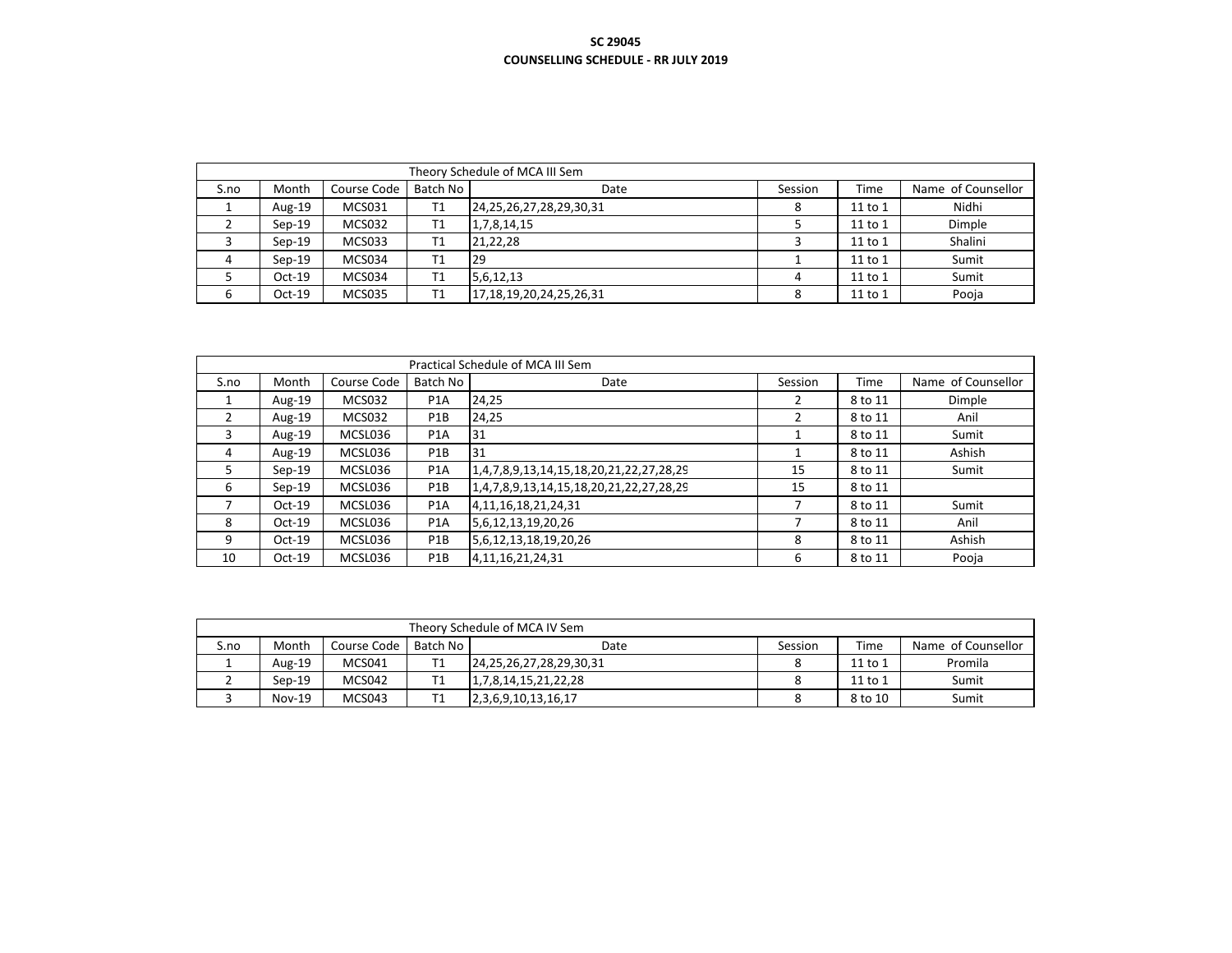|      |          |             |                  | Practical Schedule of MCA IV Sem |         |             |                    |
|------|----------|-------------|------------------|----------------------------------|---------|-------------|--------------------|
| S.no | Month    | Course Code | Batch No         | Date                             | Session | <b>Time</b> | Name of Counsellor |
| л.   | $Sep-19$ | MCS042      | P <sub>1</sub> A | 1,7                              | 2       | 8 to 11     | Neeru              |
| 2    | $Sep-19$ | MCS043      | P <sub>1</sub> A | 8,14                             |         | 8 to 11     | Gaurav             |
| 3    | $Sep-19$ | MCS044      | P <sub>1</sub> A | 23                               |         | 8 to 11     | Sumit              |
| 4    | $Sep-19$ | MCS044      | P <sub>1</sub> A | 15,21,22,28,29                   | 5       | 8 to 11     | Varun              |
| 5.   | $Oct-19$ | MCS044      | P <sub>1</sub> A | 4,5,6,12                         | 4       | 8 to 11     | Varun              |
| 6    | $Oct-19$ | MCSL045     | P <sub>1</sub> A | 13, 18, 25, 26                   | 4       | 8 to 11     | Neeru              |
|      | $Oct-19$ | MCSL045     | P <sub>1</sub> A | 1,2                              |         | 8 to 11     | Sumit              |
| 8    | $Oct-19$ | MCSL045     | P <sub>1</sub> A | 19,20,30,31                      | 4       | 8 to 11     | Vijay kumar        |
| 9    | $Nov-19$ | MCSL045     | P <sub>1</sub> A | 4,8,13,15                        | 4       | 11 to 2     | Neeru              |
| 10   | $Nov-19$ | MCSL045     | P <sub>1</sub> A | 2,3,9,10,16,17                   | 6       | 11 to 2     | Sumit              |

|      | Theory Schedule of MCA V Sem |               |          |                               |         |         |                    |  |  |  |  |  |
|------|------------------------------|---------------|----------|-------------------------------|---------|---------|--------------------|--|--|--|--|--|
| S.no | Month                        | Course Code   | Batch No | Date                          | Session | Time    | Name of Counsellor |  |  |  |  |  |
|      | Aug-19                       | <b>MCS051</b> | T1       | 24,25,26,27,30                |         | 8 to 10 | Sumit              |  |  |  |  |  |
|      | Aug-19                       | MCSP060       | T1       | 29,31                         |         | 8 to 10 | Varun              |  |  |  |  |  |
| 3    | $Sep-19$                     | <b>MCS052</b> | T1       | 1,6,7                         |         | 8 to 10 | Ashish             |  |  |  |  |  |
| 4    | $Sep-19$                     | MCS053        | T1       | 8, 13, 14, 15, 18, 19, 21, 22 | 8       | 8 to 10 | Kirti              |  |  |  |  |  |
|      | $Sen-19$                     | MCSE011       | T1       | 25,27,30                      |         | 8 to 10 | Nidhi              |  |  |  |  |  |
| 6    | $Sep-19$                     | MCSE011       | T1       | 28,29                         |         | 8 to 10 | Anil               |  |  |  |  |  |
|      | $Oct-19$                     | MCSE003       | T1       | 3,4,7,9,11                    |         | 8 to 10 | Anil               |  |  |  |  |  |
| 8    | $Oct-19$                     | MCSE004       | T1       | 13,18,19,20,26                |         | 8 to 10 | Nancy              |  |  |  |  |  |

|      | Practical Schedule of MCA V Sem |               |                  |                                |         |                  |                    |  |  |  |  |
|------|---------------------------------|---------------|------------------|--------------------------------|---------|------------------|--------------------|--|--|--|--|
| S.no | Month                           | Course Code   | Batch No         | Date                           | Session | Time             | Name of Counsellor |  |  |  |  |
|      | $Sep-19$                        | <b>MCS051</b> | <b>P1A</b>       | 1,7                            |         | $2$   11 to 2    | Ashish             |  |  |  |  |
|      | $Sep-19$                        | <b>MCS051</b> | P <sub>1</sub> B | 1,7                            |         | $2$   11 to 2    | Karuna             |  |  |  |  |
|      | $Sep-19$                        | <b>MCS053</b> | P <sub>1</sub> A | 8                              |         | $1\vert 11$ to 2 | Kirti              |  |  |  |  |
|      | $Sep-19$                        | <b>MCS053</b> | P1B              | 8                              |         | $1\vert 11$ to 2 | Vijay kumar        |  |  |  |  |
|      | $Sep-19$                        | MCSL054       | <b>P1A</b>       | 14, 15, 18, 21, 22, 25, 28, 29 |         | 8 11 to 2        | <b>SHRUTI</b>      |  |  |  |  |
| 6    | $Sep-19$                        | MCSL054       | P1B              | 14, 15, 18, 21, 22, 25, 28, 29 |         | 8 11 to 2        | Vijay kumar        |  |  |  |  |
|      | $Oct-19$                        | MCSL054       | P1A              | 1,4,5,6,12,19,20,25,26,31      |         | $10 11$ to 2     | <b>SHRUTI</b>      |  |  |  |  |
| 8    | $Oct-19$                        | MCSL054       | P <sub>1</sub> B | 1,4,5,6,12,19,20,25,26,31      |         | 10 11 to 2       | Vijay kumar        |  |  |  |  |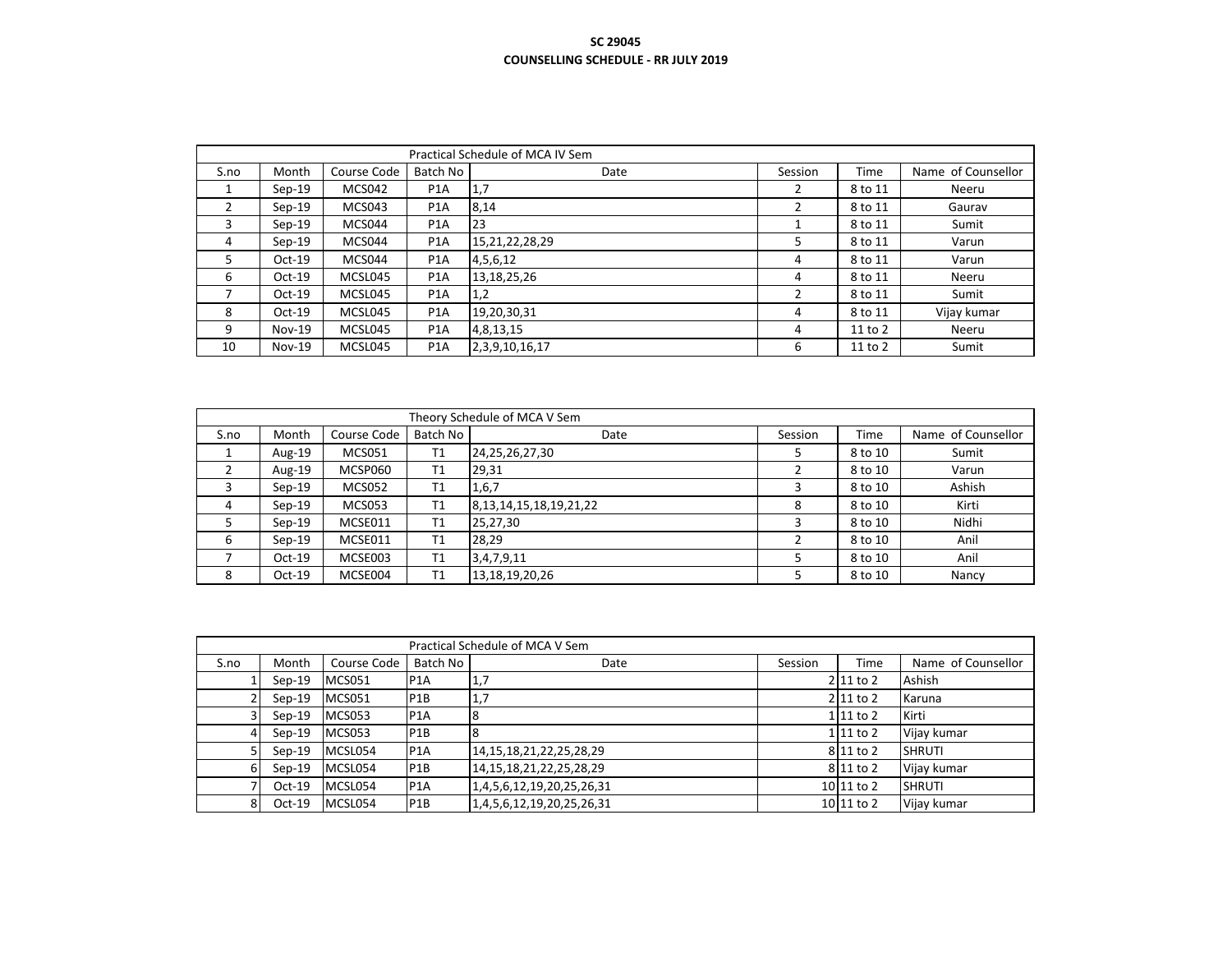|                               | . .<br>Nov-<br>--- | MCSL054 | P <sub>1</sub> A | ب رے | 2144.1<br>$2 11$ to | <b>SHRUTI</b> |
|-------------------------------|--------------------|---------|------------------|------|---------------------|---------------|
| $\overline{\phantom{a}}$<br>ᆚ | Nov-<br>---        | MCSL054 | P <sub>1B</sub>  | ب رے | $2$   11 to 2       | Vijay kumar   |

|      | Theory Schedule of BCA II Sem |                  |                |                                |         |             |                    |  |  |  |  |  |
|------|-------------------------------|------------------|----------------|--------------------------------|---------|-------------|--------------------|--|--|--|--|--|
| S.no | Month                         | Course Code      | Batch No       | Date                           | Session | <b>Time</b> | Name of Counsellor |  |  |  |  |  |
|      | Aug-19                        | ECO <sub>2</sub> | Τ1             | 26,27,28                       |         | 11 to 1     | Pooja              |  |  |  |  |  |
|      | $Sen-19$                      | ECO <sub>2</sub> | Τ1             | 2,3                            |         | 11 to 1     | Pooja              |  |  |  |  |  |
|      | $Sen-19$                      | MCS011           | T1             | 6,9,10,11,13                   |         | 11 to 1     | Neeru              |  |  |  |  |  |
|      | $Sen-19$                      | MCS012           | T1             | 16, 17, 18, 20, 23, 24, 26, 27 |         | 11 to 1     | Neeru              |  |  |  |  |  |
|      | $Oct-19$                      | MCS013           | T1             | 1,4,7                          |         | 11 to 1     | Shalini            |  |  |  |  |  |
| b    | $Oct-19$                      | <b>MCS015</b>    | T <sub>1</sub> | 8,10                           |         | 11 to 1     | Mamta              |  |  |  |  |  |

|      | Practical Schedule of BCA II Sem |             |                  |                           |         |         |                    |  |  |  |  |
|------|----------------------------------|-------------|------------------|---------------------------|---------|---------|--------------------|--|--|--|--|
| S.no | Month                            | Course Code | Batch No         | Date                      | Session | Time    | Name of Counsellor |  |  |  |  |
|      | $Sen-19$                         | BCSL021     | P <sub>1</sub> A | 2,3,6,9,10,12,13,16,17,20 | 10      | 8 to 11 | Promila            |  |  |  |  |
|      | $Sen-19$                         | BCSL021     | P <sub>1</sub> B | 2,3,6,9,10,12,13,16,17,20 | 10      | 8 to 11 | Neeru              |  |  |  |  |
|      | $Sen-19$                         | BCSL022     | P <sub>1</sub> A | 23,24,25,27,30            |         | 8 to 11 | Anil               |  |  |  |  |
|      | $Sen-19$                         | BCSL022     | P <sub>1</sub> B | 23,24,25,27,30            |         | 8 to 11 | Neeru              |  |  |  |  |
|      | $Oct-19$                         | BCSL022     | P <sub>1</sub> A | 1,3,7,8,10                |         | 8 to 11 | Ashish             |  |  |  |  |
|      | $Oct-19$                         | BCSL022     | P <sub>1</sub> B | 1,3,7,8,10                |         | 8 to 11 | Neeru              |  |  |  |  |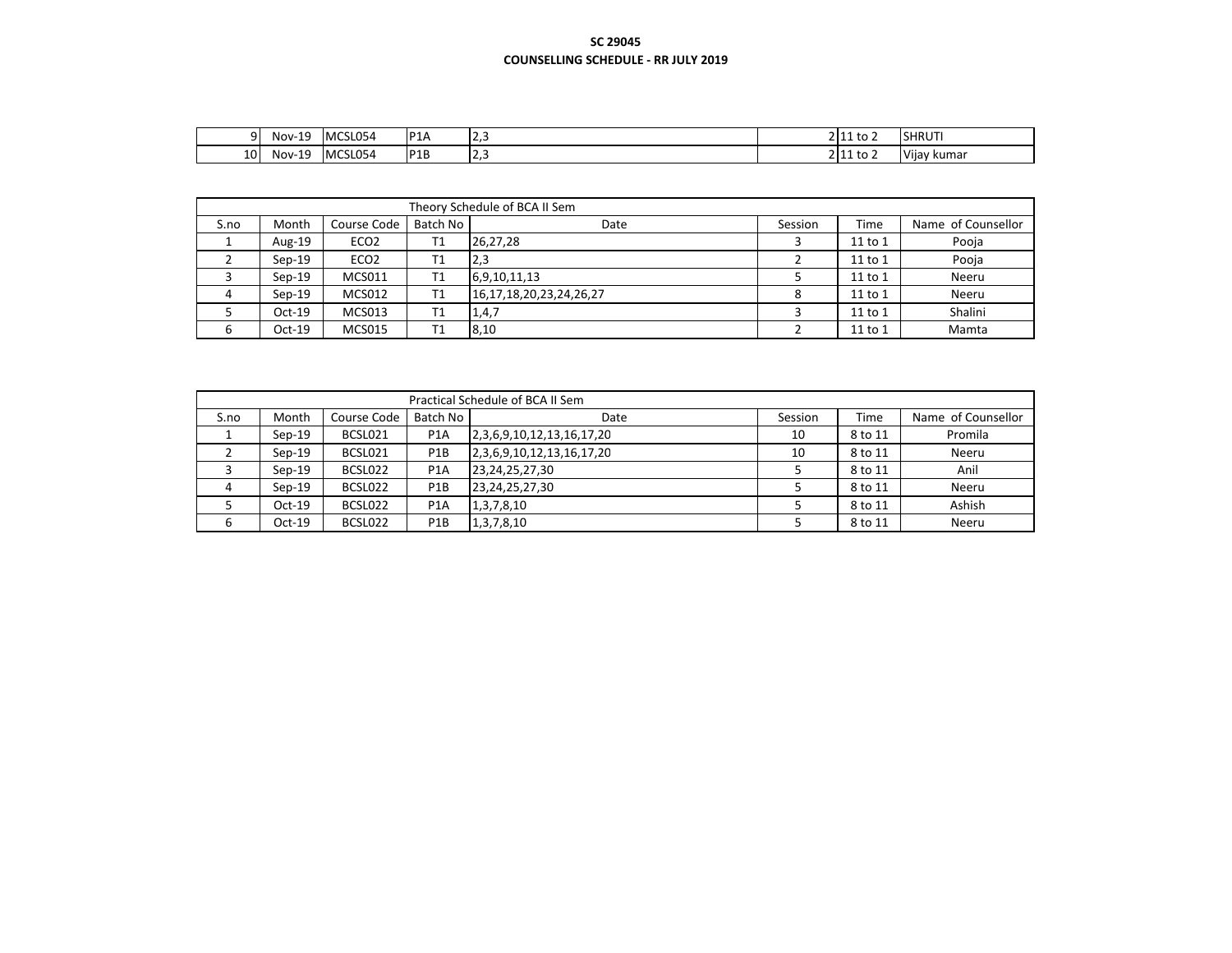|      |          |               |                | Theory Schedule of BCA III Sem |         |            |                    |
|------|----------|---------------|----------------|--------------------------------|---------|------------|--------------------|
| S.no | Month    | Course Code   | Batch No       | Date                           | Session | Time       | Name of Counsellor |
|      | Aug-19   | <b>BCS031</b> | T1             | 24, 25, 26, 27, 28, 29, 30, 31 | 8       | 11 to 1    | Kirti              |
|      | Aug-19   | <b>BCS031</b> | T <sub>2</sub> | 24, 25, 26, 27, 28, 29, 30, 31 | 8       | $1$ to $3$ | Kirti              |
| 3    | $Sep-19$ | MCS014        | T1             | 2, 3, 5, 6, 9                  | 5       | 11 to 1    | Ashish             |
| 4    | $Sep-19$ | MCS014        | T <sub>2</sub> | 2, 3, 5, 6, 9                  | 5       | $1$ to $3$ | Atul Kumar         |
| 5.   | $Sep-19$ | <b>MCS021</b> | T1             | 19, 20, 21, 22, 23, 24, 25, 26 | 8       | 11 to 1    | Promila            |
| 6    | $Sep-19$ | <b>MCS023</b> | T1             | 10,12,13,16,17                 | 5       | 11 to 1    | Varun              |
|      | $Sep-19$ | <b>MCS023</b> | T <sub>2</sub> | 10,12,13,16,17                 | 5       | $1$ to $3$ | Atul Kumar         |
| 8    | $Sep-19$ | <b>BCS031</b> | T1             |                                |         | 11 to 1    | Kirti              |
| 9    | $Sep-19$ | <b>BCS031</b> | T <sub>2</sub> |                                |         | $1$ to $3$ | Kirti              |
| 10   | $Oct-19$ | <b>MCS021</b> | T <sub>2</sub> | 1, 2, 4, 5, 7, 8, 9, 11        | 8       | 11 to 1    | Promila            |

|                |          |             |                  | Practical Schedule of BCA III Sem |                |         |                    |
|----------------|----------|-------------|------------------|-----------------------------------|----------------|---------|--------------------|
| S.no           | Month    | Course Code | Batch No         | Date                              | Session        | Time    | Name of Counsellor |
| 1              | $Sep-19$ | BCSL032     | P <sub>1</sub> A | 1, 2, 3, 5, 6, 7, 9, 10, 11, 12   | 10             | 8 to 11 | Kirti              |
| $\overline{2}$ | $Sep-19$ | BCSL032     | P3A              | 23, 24, 25, 26, 27, 29, 30        | 7              | 4 to 7  | Ashish             |
| 3              | $Sep-19$ | BCSL032     | P3A              | 11,22,28                          | 3              | 4 to 7  | Neeru              |
| 4              | $Sep-19$ | BCSL032     | P <sub>3</sub> B | 1,2,3,4,5,7,8                     | $\overline{7}$ | 4 to 7  | Neeru              |
| 5              | $Sep-19$ | BCSL032     | P3B              | 6,9,10                            | 3              | 4 to 7  | Kirti              |
| 6              | $Sep-19$ | BCSL033     | P1B              | 2,3,9                             | 3              | 8 to 11 | Ashish             |
| 7              | $Sep-19$ | BCSL033     | P1B              | 1, 5, 7, 11                       | 4              | 8 to 11 | Promila            |
| 8              | $Sep-19$ | BCSL033     | P1B              | 6,10,12                           | 3              | 8 to 11 | Atul Kumar         |
| 9              | $Sep-19$ | BCSL033     | P3B              | 13, 14, 15, 16, 17                | 5              | 4 to 7  | Neeru              |
| 10             | $Sep-19$ | BCSL033     | P3B              | 12, 18, 19, 20, 21                | 5              | 4 to 7  | Promila            |
| 11             | $Sep-19$ | BCSL034     | P <sub>1</sub> A | 14, 15, 21, 22                    | 4              | 8 to 11 | Neeru              |
| 12             | $Sep-19$ | BCSL034     | P <sub>1</sub> A | 16, 17, 18, 19, 20, 23            | 6              | 8 to 11 | Atul Kumar         |
| 13             | $Sep-19$ | BCSL034     | P1B              | 26,28,29                          | 3              | 8 to 11 | Neeru              |
| 14             | $Sep-19$ | BCSL034     | P <sub>1</sub> B | 24,25,27,30                       | 4              | 8 to 11 | Atul Kumar         |
| 15             | $Sep-19$ | BCSL034     | P <sub>2</sub> A | 6,10,12                           | 3              | 8 to 11 | Nancy              |
| 16             | $Sep-19$ | BCSL034     | P <sub>2</sub> A | 1,2,3,5,7,9,11                    | 7              | 8 to 11 | Atul Kumar         |
| 17             | $Sep-19$ | BCSL034     | P <sub>2</sub> B | 14, 15, 16, 18                    | 4              | 4 to 7  | Nancy              |
| 18             | $Sep-19$ | BCSL034     | P <sub>2</sub> B | 12, 13, 17, 19, 20, 21            | 6              | 4 to 7  | Atul Kumar         |
| 19             | $Sep-19$ | BCSL034     | P3A              | $\mathbf{1}$                      | $\mathbf{1}$   | 4 to 7  | Ashish             |
| 20             | $Sep-19$ | BCSL034     | P <sub>3</sub> A | 10                                | $\mathbf{1}$   | 4 to 7  | Neeru              |
| 21             | $Sep-19$ | BCSL034     | P <sub>3</sub> A | 2,6,7                             | 3              | 4 to 7  | Nancy              |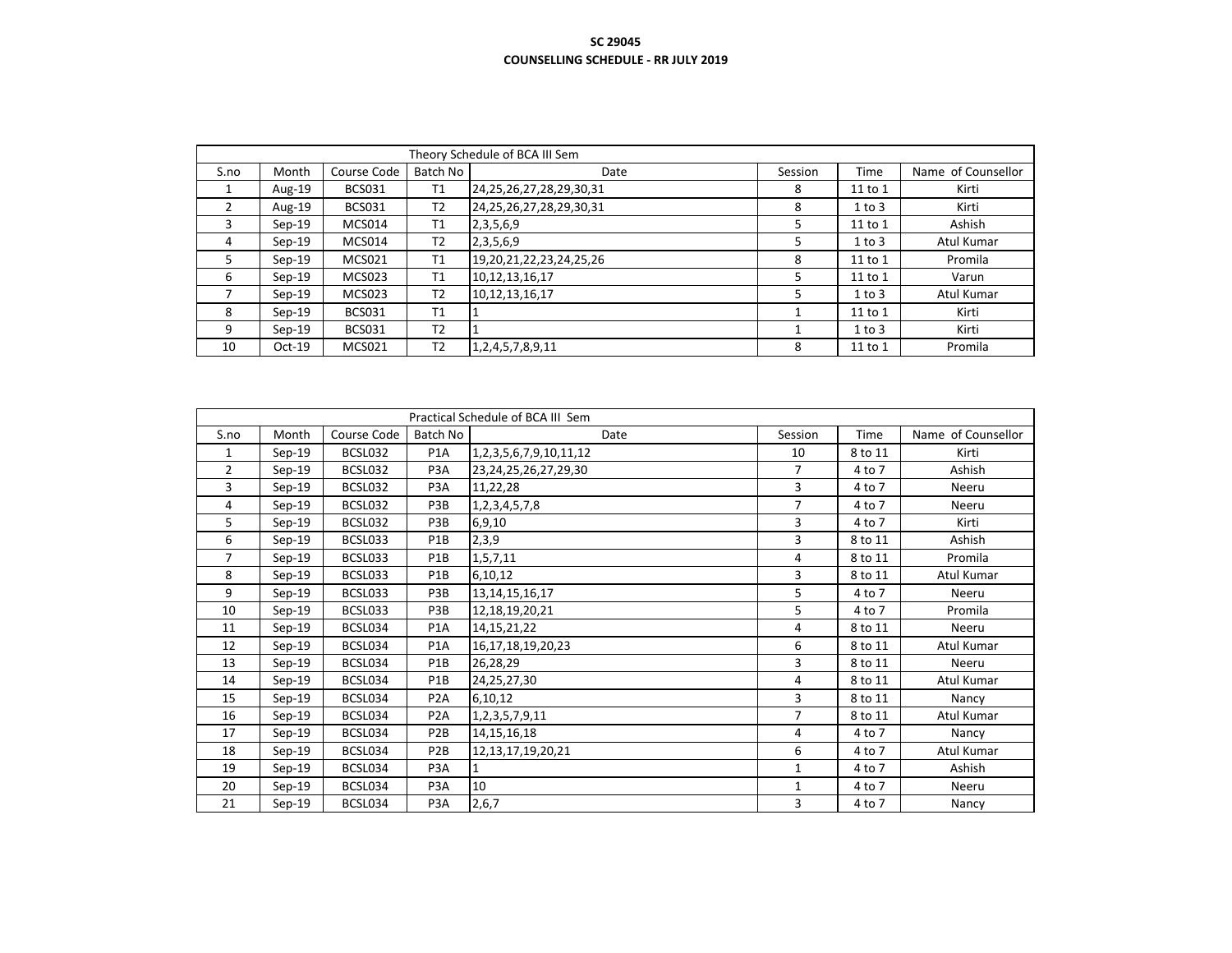| 22 | $Sep-19$ | BCSL034 | P <sub>3</sub> A | 3,4,5,8,9                              | 5              | 4 to 7  | Atul Kumar |
|----|----------|---------|------------------|----------------------------------------|----------------|---------|------------|
| 23 | $Oct-19$ | BCSL032 | P <sub>1</sub> B | 3, 4, 5, 6, 7, 9, 10, 11, 12, 13       | 10             | 8 to 11 | Kirti      |
| 24 | $Oct-19$ | BCSL032 | P <sub>2</sub> A | 14, 15, 16, 17, 18, 19, 20, 21, 22, 23 | 10             | 8 to 11 | Kirti      |
| 25 | $Oct-19$ | BCSL032 | P <sub>2</sub> B | 1,3,12                                 | 3              | 4 to 7  | Ashish     |
| 26 | $Oct-19$ | BCSL032 | P <sub>2</sub> B | 4,5,6,7,9,10,11                        | 7              | 4 to 7  | Neeru      |
| 27 | $Oct-19$ | BCSL033 | P <sub>1</sub> A |                                        |                | 8 to 11 | Anil       |
| 28 | $Oct-19$ | BCSL033 | P <sub>1</sub> A | 3,4,5,6,7,9,10,11,12                   | 9              | 8 to 11 | Atul Kumar |
| 29 | $Oct-19$ | BCSL033 | P <sub>2</sub> B | 13, 14, 15, 16, 17, 18, 19, 20, 21, 22 | 10             | 4 to 7  | Promila    |
| 30 | $Oct-19$ | BCSL033 | P3A              | 6,7,10,11,12                           | 5              | 4 to 7  | Promila    |
| 31 | $Oct-19$ | BCSL033 | P <sub>3</sub> A | 1,3,4,5,9                              | 5.             | 4 to 7  | Atul Kumar |
| 32 | $Oct-19$ | BCSL034 | P <sub>1</sub> B | 24                                     | 1              | 8 to 11 | Neeru      |
| 33 | $Oct-19$ | BCSL034 | P1B              | 25,26                                  | $\overline{2}$ | 8 to 11 | Atul Kumar |
| 34 | $Nov-19$ | BCSL033 | P <sub>2</sub> A | 1,2,3,4,5,6,7,8,9,10                   | 10             | 8 to 11 | Promila    |
| 35 | $Nov-19$ | BCSL034 | P3B              | 1,2,3,4,5,6,7,8,9,10                   | 10             | 4 to 7  | Neeru      |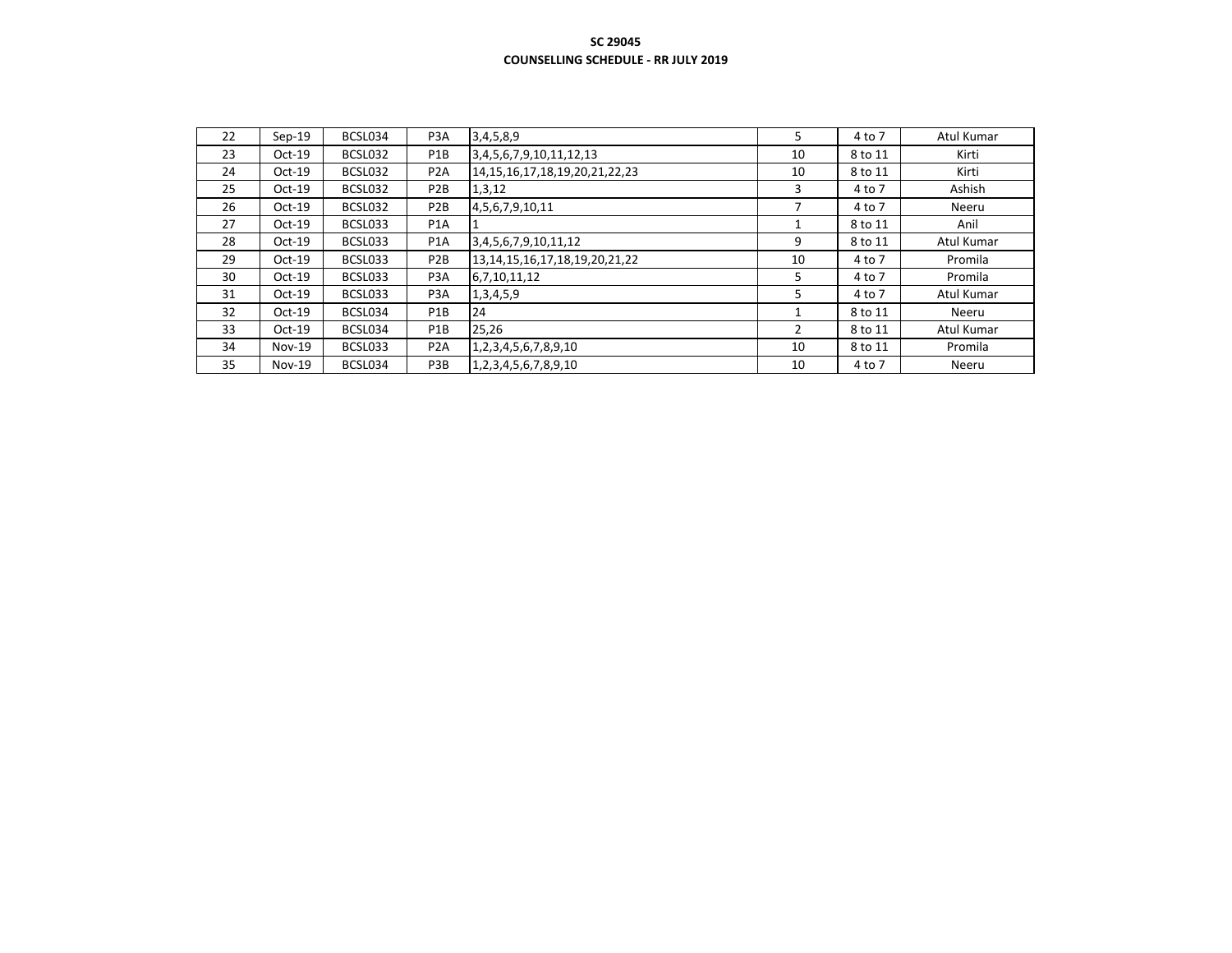|      | Theory Schedule of BCA IV Sem |               |          |                            |         |         |                    |  |  |  |  |
|------|-------------------------------|---------------|----------|----------------------------|---------|---------|--------------------|--|--|--|--|
| S.no | Month                         | Course Code   | Batch No | Date                       | Session | Time    | Name of Counsellor |  |  |  |  |
|      | Aug-19                        | <b>BCS040</b> | T1       | 26,27,28,29,30             |         | 8 to 10 | Savita             |  |  |  |  |
|      | $Sen-19$                      | MCS024        | T1       | 2,3,6,9,10                 |         | 8 to 10 | Anil               |  |  |  |  |
|      | $Sen-19$                      | <b>BCS041</b> | T1       | 23,24,25,27,30             |         | 8 to 10 | Ashish             |  |  |  |  |
|      | $Sen-19$                      | <b>BCS041</b> | T1       | 12, 13, 16, 17, 19, 20, 26 |         | 8 to 10 | Anil               |  |  |  |  |
|      | $Oct-19$                      | <b>BCS042</b> | Τ1       | 1,2,4,7,8,9                | 6       | 8 to 10 | Amit Kumar         |  |  |  |  |

|      | Practical Schedule of BCA IV Sem |             |                  |                                                                  |         |             |                    |  |  |  |  |  |
|------|----------------------------------|-------------|------------------|------------------------------------------------------------------|---------|-------------|--------------------|--|--|--|--|--|
| S.no | Month                            | Course Code | Batch No         | Date                                                             | Session | Time        | Name of Counsellor |  |  |  |  |  |
|      | $Sen-19$                         | MCSL016     | P <sub>1</sub> A | 2, 3, 4, 5, 6, 9, 10, 12, 13, 16, 17, 19, 20, 23, 24, 25, 27, 30 | 18      | $11$ to $2$ | Kirti              |  |  |  |  |  |
|      | $Sen-19$                         | BCSL045     | P <sub>1</sub> A | 11,18                                                            |         | 11 to 2     | AKANKSHA           |  |  |  |  |  |
|      | $Oct-19$                         | MCSL016     | P <sub>1</sub> A | 1,3                                                              |         | 11 to 2     | Kirti              |  |  |  |  |  |
|      | $Oct-19$                         | BCSL043     | P <sub>1</sub> A | 4,7,9,10,11,14,15,16,18,21                                       | 10      | $11$ to $2$ | Neeru              |  |  |  |  |  |
|      | $Oct-19$                         | BCSL045     | P <sub>1</sub> A | 22, 23, 24, 25, 28, 29, 30, 31                                   |         | $11$ to $2$ | AKANKSHA           |  |  |  |  |  |
| 6    | $Nov-19$                         | BCSL044     | P <sub>1</sub> A | 1,4,5,6,7,8,11,12,13,14                                          | 10      | $11$ to $2$ | Savita             |  |  |  |  |  |

|      |          |               |                | Theory Schedule of BCA V Sem      |         |         |                    |
|------|----------|---------------|----------------|-----------------------------------|---------|---------|--------------------|
| S.no | Month    | Course Code   | Batch No       | Date                              | Session | Time    | Name of Counsellor |
|      | Aug-19   | <b>BCS051</b> | Τ1             | 26,27,28,29                       | 4       | 11 to 1 | Amit Kumar         |
|      | $Sep-19$ | <b>BCS051</b> | T1             | 2,3,4,5,6                         |         | 11 to 1 | Amit Kumar         |
|      | $Sep-19$ | <b>BCS052</b> | T1             | 9, 10, 11, 12, 13, 16, 17, 18, 19 | 9       | 11 to 1 | Meenakshi          |
| 4    | $Sep-19$ | <b>BCS054</b> | T <sub>1</sub> | 20, 23, 24, 25, 26, 27, 30        |         | 11 to 1 | Anil               |
|      | $Oct-19$ | <b>BCS053</b> | Τ1             | 17,18                             |         | 11 to 1 | Sandhya            |
| 6    | $Oct-19$ | <b>BCS053</b> | T1             | 9,16,21,22,23,24,25,31            | 8       | 11 to 1 | Anil               |
|      | $Oct-19$ | <b>BCS054</b> | T1             | 1,14                              |         | 11 to 1 | Anil               |
| 8    | $Oct-19$ | <b>BCS055</b> | Τ1             | 3,4,7,10,11,15                    | 6       | 11 to 1 | Sumit              |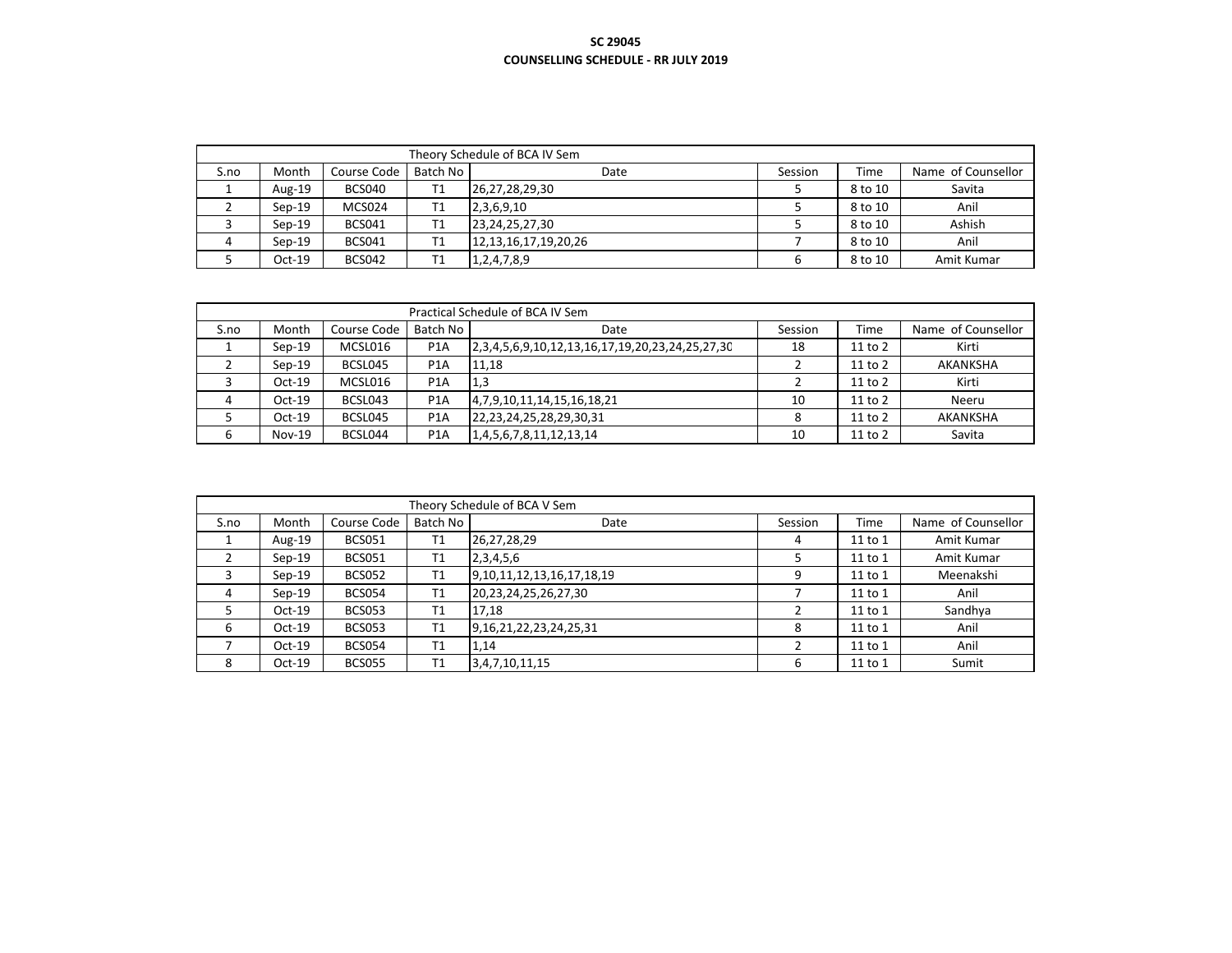|      | Practical Schedule of BCA V Sem |             |                  |                                    |         |             |                    |  |  |  |  |
|------|---------------------------------|-------------|------------------|------------------------------------|---------|-------------|--------------------|--|--|--|--|
| S.no | Month                           | Course Code | Batch No         | Date                               | Session | <b>Time</b> | Name of Counsellor |  |  |  |  |
|      | $Sen-19$                        | BCSL056     | P <sub>1</sub> A | 2,3,5,6,9,10,11,12,13,16           | 10      | 8 to 11     | Amit Kumar         |  |  |  |  |
|      | $Sen-19$                        | BCSL056     | P <sub>1</sub> B | 2, 3, 5, 6, 9, 10, 11, 12, 13, 16  | 10      | 8 to 11     | Jyoti              |  |  |  |  |
|      | $Sep-19$                        | BCSL057     | P <sub>1</sub> A | 17,18,19,20,23,24,25,26,27,30      | 10      | 8 to 11     | SHRUTI             |  |  |  |  |
| 4    | $Sen-19$                        | BCSL057     | P <sub>1</sub> B | 17,18,19,20,23,24,25,26,27,30      | 10      | 8 to 11     | AKANKSHA           |  |  |  |  |
|      | $Oct-19$                        | BCSL058     | P <sub>1</sub> A | 1, 3, 4, 7, 10, 11, 14, 15, 16, 17 | 10      | 8 to 11     | Promila            |  |  |  |  |
|      | $Oct-19$                        | BCSL058     | P <sub>1</sub> B | 18,21,22,23,24,25,28,29,30,31      | 10      | 8 to 11     | Promila            |  |  |  |  |

|      | Theory Schedule of BCA VI Sem |               |          |                        |         |         |                    |  |  |  |  |
|------|-------------------------------|---------------|----------|------------------------|---------|---------|--------------------|--|--|--|--|
| S.no | Month                         | Course Code   | Batch No | Date                   | Session | Time    | Name of Counsellor |  |  |  |  |
|      | Aug-19                        | <b>BCS062</b> |          | 24, 25, 26, 27, 28, 29 |         | 8 to 10 | Atul Kumar         |  |  |  |  |
|      | $Sen-19$                      | MCS022        |          | 6,9,10,11              |         | 11 to 1 | Karuna             |  |  |  |  |
|      | $Sen-19$                      | MCS022        |          | 2,3,4,5                |         | 11 to 1 | Neeru              |  |  |  |  |

|      | Practical Schedule of BCA VI Sem |             |                  |                    |         |          |                    |  |  |  |  |  |
|------|----------------------------------|-------------|------------------|--------------------|---------|----------|--------------------|--|--|--|--|--|
| S.no | Month                            | Course Code | Batch No         | Date               | Session | Time     | Name of Counsellor |  |  |  |  |  |
|      | $Sen-19$                         | BCSL063     | P <sub>1</sub> A | 9,10,11,12,13      |         | $2$ to 5 | Amit Kumar         |  |  |  |  |  |
|      | $Sen-19$                         | BCSL063     | P <sub>1</sub> A | 2,3,4,5,6          |         | $2$ to 5 | Ashish             |  |  |  |  |  |
|      | $Sen-19$                         | BCSP064     | P <sub>1</sub> A | 16,17,18,19,20     |         | $2$ to 5 | Ashish             |  |  |  |  |  |
|      | $Sen-19$                         | BCSP064     | P <sub>1</sub> A | 23, 24, 25, 26, 27 |         | $2$ to 5 | Neeru              |  |  |  |  |  |

|      | Theory Schedule of Pgdis 2ND Year |             |          |                    |         |        |                    |  |  |  |  |  |
|------|-----------------------------------|-------------|----------|--------------------|---------|--------|--------------------|--|--|--|--|--|
| S.no | Month                             | Course Code | Batch No | Date               | Session | Time   | Name of Counsellor |  |  |  |  |  |
|      | Aug-19                            | MSEI25      |          | 24, 25, 26, 27, 28 |         | 5 to 7 | Sumit              |  |  |  |  |  |
|      | $Sen-19$                          | MSEI26      | Τ1       | 1,2,4,7,8          |         | 5 to 7 | Promila            |  |  |  |  |  |
|      | $Sen-19$                          | MSEI27      |          | 21,22              |         | 5 to 7 | Sumit              |  |  |  |  |  |
|      | $Sen-19$                          | MSEI27      |          | 14.15.28           |         | 5 to 7 | Promila            |  |  |  |  |  |
|      | $Sen-19$                          | MSEP28      |          | 24, 25, 26, 27, 29 |         | 5 to 7 | Promila            |  |  |  |  |  |

|      | i Pgdis 2ND Year<br>Practical<br>Schedule<br>0t |                  |             |      |         |            |                                   |  |  |
|------|-------------------------------------------------|------------------|-------------|------|---------|------------|-----------------------------------|--|--|
| S.no | Month                                           | . Code<br>Iourse | No<br>Batch | Date | Session | --<br>Time | Counsellor<br><b>Name</b><br>∴ot⊺ |  |  |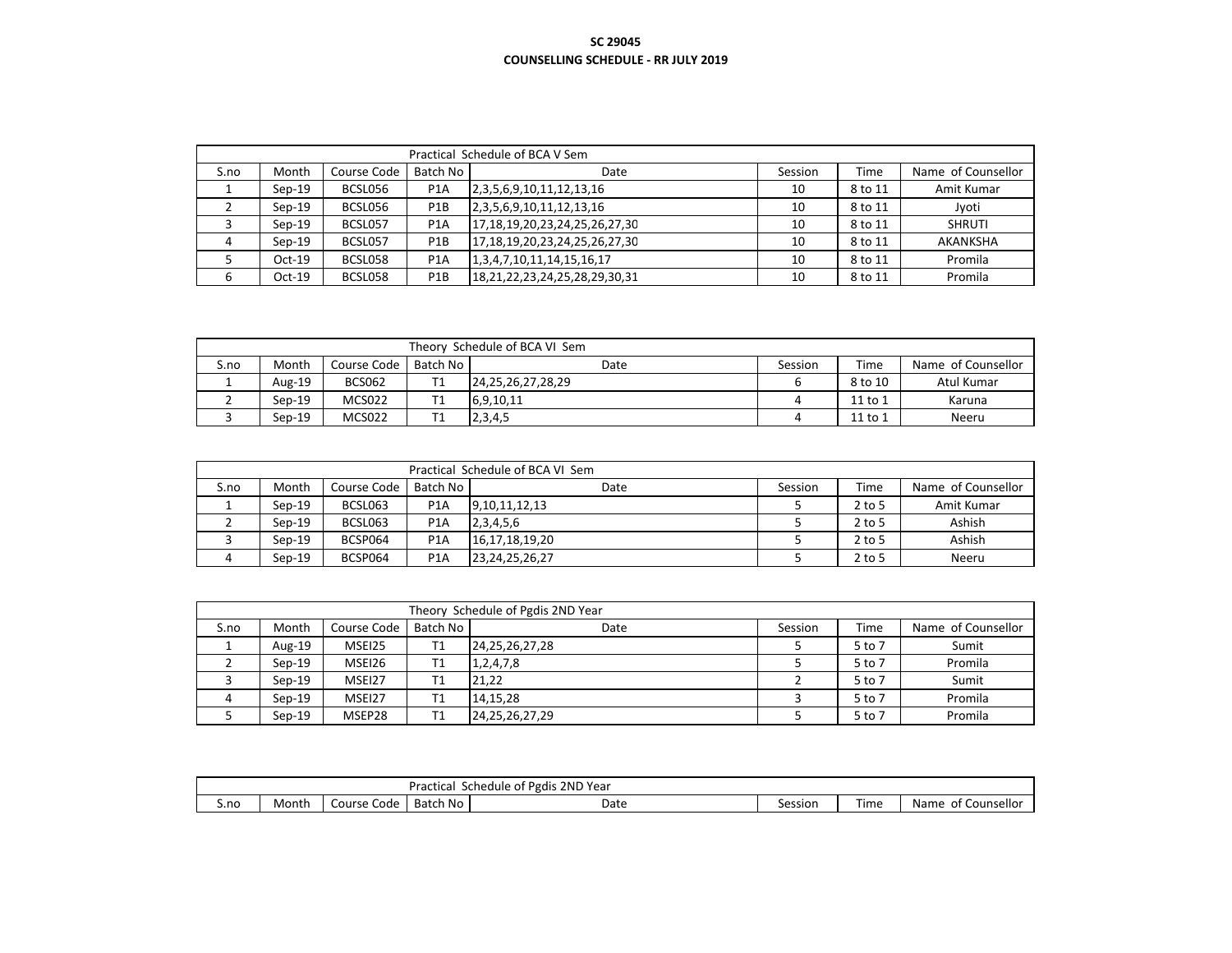| $Oct-19$ | MSEI25 | P <sub>1</sub> A |             |   | $5$ to $8$ | Sumit   |
|----------|--------|------------------|-------------|---|------------|---------|
| $Oct-19$ | MSEI25 | P <sub>1</sub> A | 4,5,6       |   | 5 to 8     | Varun   |
| $Oct-19$ | MSEI26 | P <sub>1</sub> A | 16,17       |   | 5 to 8     | Sumit   |
| $Oct-19$ | MSEI26 | P <sub>1</sub> A | 11,12,13    |   | 5 to 8     | Varun   |
| $Oct-19$ | MSEI27 | P <sub>1</sub> A | 19,20,21,22 | 4 | 5 to 8     | Sumit   |
| $Oct-19$ | MSEI27 | P <sub>1</sub> A | 123         |   | $5$ to $8$ | Promila |

|      | Theory Schedule of DBPOFA 2ND Year |             |                |                            |         |            |                    |  |  |  |  |  |
|------|------------------------------------|-------------|----------------|----------------------------|---------|------------|--------------------|--|--|--|--|--|
| S.no | Month                              | Course Code | Batch No       | Date                       | Session | Time       | Name of Counsellor |  |  |  |  |  |
|      | Aug-19                             | BPOI6       | T <sub>1</sub> | 24,25,30,31                | 4       | $2$ to $4$ | Dr. Meetu          |  |  |  |  |  |
|      | $Sep-19$                           | BPOI6       | T <sub>1</sub> | 8, 13, 14, 15, 20, 21      | 6       | 12 to 2    | Dr. Lucy           |  |  |  |  |  |
|      | $Sep-19$                           | BPOI6       | T1             | 1,6,7,11,18,22,25,27,28,29 | 10      | 12 to 2    | Dr. Meetu          |  |  |  |  |  |
| 4    | $Oct-19$                           | BPOI7       | T1             | 1,4,11,18,25,31            | 6       | 8 to 10    | Dr. Amit           |  |  |  |  |  |
|      | $Oct-19$                           | BPOI7       | T1             | 5,6,12,13,19,20,26         |         | 8 to 10    | Promila            |  |  |  |  |  |
| 6    | $Nov-19$                           | BPOI7       | T1             | 1, 2, 3, 8, 9, 10          | 6       | 8 to 10    | Dr. Amit           |  |  |  |  |  |
|      | $Nov-19$                           | BPOI7       | T1             | 15                         |         | 8 to 10    | Promila            |  |  |  |  |  |

|      | Practical Schedule of DBPOFA 2ND Year |             |                  |                               |         |        |                    |  |  |  |
|------|---------------------------------------|-------------|------------------|-------------------------------|---------|--------|--------------------|--|--|--|
| S.no | Month                                 | Course Code | Batch No         | Date                          | Session | Time   | Name of Counsellor |  |  |  |
|      | $Sep-19$                              | BPOI7       | P <sub>1</sub> A | 1,7,8,14,15,18,20,21,27,28,29 | 11      | 5 to 8 | Dr. Amit           |  |  |  |
|      | $Sen-19$                              | BPOI7       | P <sub>1</sub> A | 6.13.22                       |         | 5 to 8 | Promila            |  |  |  |

|      | Theory Schedule of MAWGS 3 |             |          |             |         |         |                    |  |  |  |
|------|----------------------------|-------------|----------|-------------|---------|---------|--------------------|--|--|--|
| S.no | Month                      | Course Code | Batch No | Date        | Session | Time    | Name of Counsellor |  |  |  |
|      | Aug-19                     | MWG5        |          | 24.25.31    |         | 8 to 10 | Dr. Suman          |  |  |  |
|      | $Sep-19$                   | MWG5        |          |             |         | 8 to 10 | Dr. Suman          |  |  |  |
|      | $Sen-19$                   | MWG6        |          | 7,8,14,15   |         | 8 to 10 | Dr. Yogesh         |  |  |  |
|      | $Sen-19$                   | MWG9        |          | 21,22,28,29 |         | 8 to 10 | Suday              |  |  |  |

|      | Theory,<br>Schedule of MAWGS 2 |             |          |          |         |         |                       |  |  |  |  |
|------|--------------------------------|-------------|----------|----------|---------|---------|-----------------------|--|--|--|--|
| S.no | Month                          | Course Code | Batch No | Date     | Session | Time    | of Counsellor<br>Name |  |  |  |  |
|      | <b>Nov-19</b>                  | MWG10       | . .      | 2,3,9,10 |         | 8 to 10 | Dr. Suman             |  |  |  |  |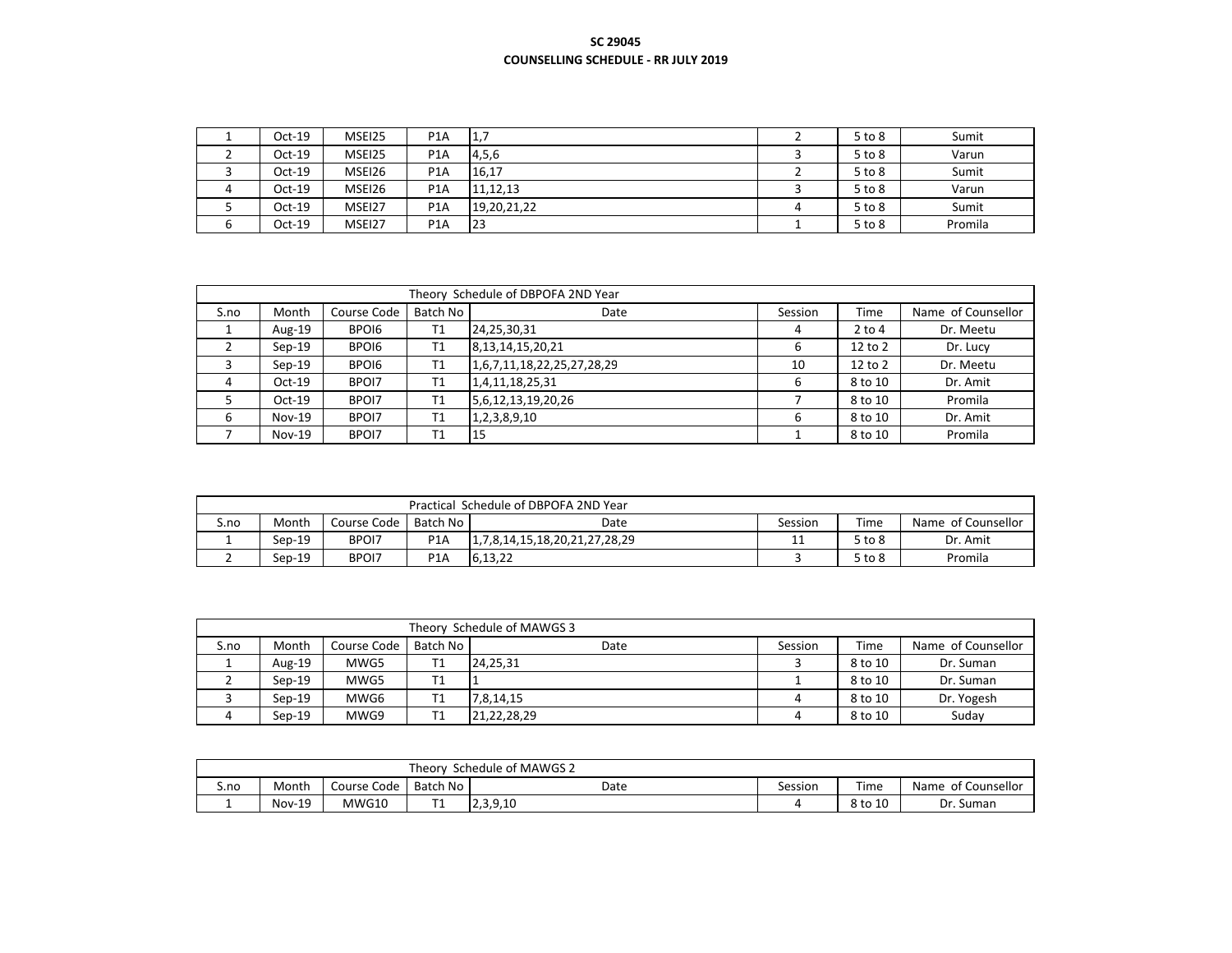| <b>Nov-19</b> | MWG11 |           | 24             | 8 to 10 | Suday      |
|---------------|-------|-----------|----------------|---------|------------|
| $Nov-19$      | MWG11 | . .       | 16,17,23       | 8 to 10 | Dr. Suman  |
| $Nov-19$      | MWG05 | ÷.<br>. . | 1,6,8,15       | 8 to 10 | Dr. Yogesh |
| $Nov-19$      | MWG09 | . .       | 11, 14, 21, 22 | 8 to 10 | Dr. Yogesh |

|      | Theory Schedule of MATS 2nd Year |                   |          |       |         |         |                    |  |  |  |  |
|------|----------------------------------|-------------------|----------|-------|---------|---------|--------------------|--|--|--|--|
| S.no | Month                            | Course Code       | Batch No | Date  | Session | Time    | Name of Counsellor |  |  |  |  |
|      | Aug-19                           | MTT18             | T1       | 24.25 |         | 8 to 10 | Dr.Ojasvi          |  |  |  |  |
|      | Aug-19                           | MTT19             | Τ1       | 26.27 |         | 8 to 10 | Dr. Roshan         |  |  |  |  |
|      | Aug-19                           | MTT <sub>20</sub> | T1       | 28.29 |         | 8 to 10 | Dr. Neeraj         |  |  |  |  |
|      | $Sen-19$                         | MTT <sub>21</sub> | Τ1       | 1,2   |         | 8 to 10 | Dr. Jitender       |  |  |  |  |
|      | $Sen-19$                         | MTT <sub>22</sub> |          | 7,8   |         | 8 to 10 | Dr. Nisha          |  |  |  |  |

|                |               |                  |                | Theory Schedule of BCOM 2nd Year |                |             |                    |
|----------------|---------------|------------------|----------------|----------------------------------|----------------|-------------|--------------------|
| S.no           | Month         | Course Code      | Batch No       | Date                             | Session        | <b>Time</b> | Name of Counsellor |
| 1              | Aug-19        | ECO <sub>5</sub> | T <sub>3</sub> | 24, 25, 26, 27, 28               | 5              | 5 to 7      | Raj Kumar          |
| $\overline{2}$ | Aug-19        | ECO12            | T1             | 24, 25, 26, 27, 28               | 5              | 8 to 10     | S. Kumar           |
| 3              | Aug-19        | ECO14            | T <sub>2</sub> | 24, 25, 26, 27, 28               | 5              | $2$ to 4    | H. Rawal           |
| 4              | $Sep-19$      | ECO12            | T <sub>2</sub> | 1, 2, 3                          | 3              | 1 to 3      | S. Kumar           |
| 5              | $Sep-19$      | ECO03            | T1             | 1, 2, 3, 4, 5                    | 5              | 1 to 3      | Sumit              |
| 6              | $Sep-19$      | ECO012           | T <sub>2</sub> | 4,5                              | $\overline{2}$ | 1 to 3      | S. Kumar           |
| 7              | $Sep-19$      | ECO07            | T <sub>3</sub> | 1,2,4,5,6                        | 5              | 5 to 7      | Swati              |
| 8              | $Oct-19$      | ECO <sub>5</sub> | T <sub>2</sub> | 1,3,4,7,9                        | 5              | $2$ to $4$  | Sumit              |
| 9              | $Oct-19$      | ECO12            | T <sub>3</sub> | 1,3,4,6                          | 4              | 5 to 7      | S. Kumar           |
| 10             | $Oct-19$      | ECO14            | T1             | 5,6                              | $\overline{2}$ | 8 to 10     | S. Kumar           |
| 11             | $Oct-19$      | ECO14            | T1             | 1,3,4                            | 3              | 8 to 10     | Ajay               |
| 12             | $Oct-19$      | FST 01           | T <sub>2</sub> | 20                               | 1              | $2$ to 4    | Anil               |
| 13             | $Oct-19$      | FST 01           | T <sub>3</sub> | 12,13,19                         | 3              | $2$ to $4$  | Anil               |
| 14             | $Oct-19$      | ECO012           | T <sub>3</sub> | 5                                | 1              | 5 to 7      | S. Kumar           |
| 15             | $Nov-19$      | FST 01           | T <sub>2</sub> | 3,6,9,10,12,16,17,23,24          | 9              | $2$ to $4$  | Anil               |
| 16             | $Nov-19$      | FST_01           | T <sub>3</sub> | 9,10,16,17,23,24                 | 6              | 8 to 10     | Anil               |
| 17             | <b>Nov-19</b> | FST_01           | T <sub>3</sub> |                                  | 1              | $2$ to $4$  | Anil               |
| 18             | $Nov-19$      | ECO07            | T1             | 1, 2, 3, 4, 5                    | 5              | 8 to 10     | Swati              |

| Year<br>Theory<br>MA (<br>znd<br>ədule<br>ne<br>__ |  |
|----------------------------------------------------|--|
|                                                    |  |